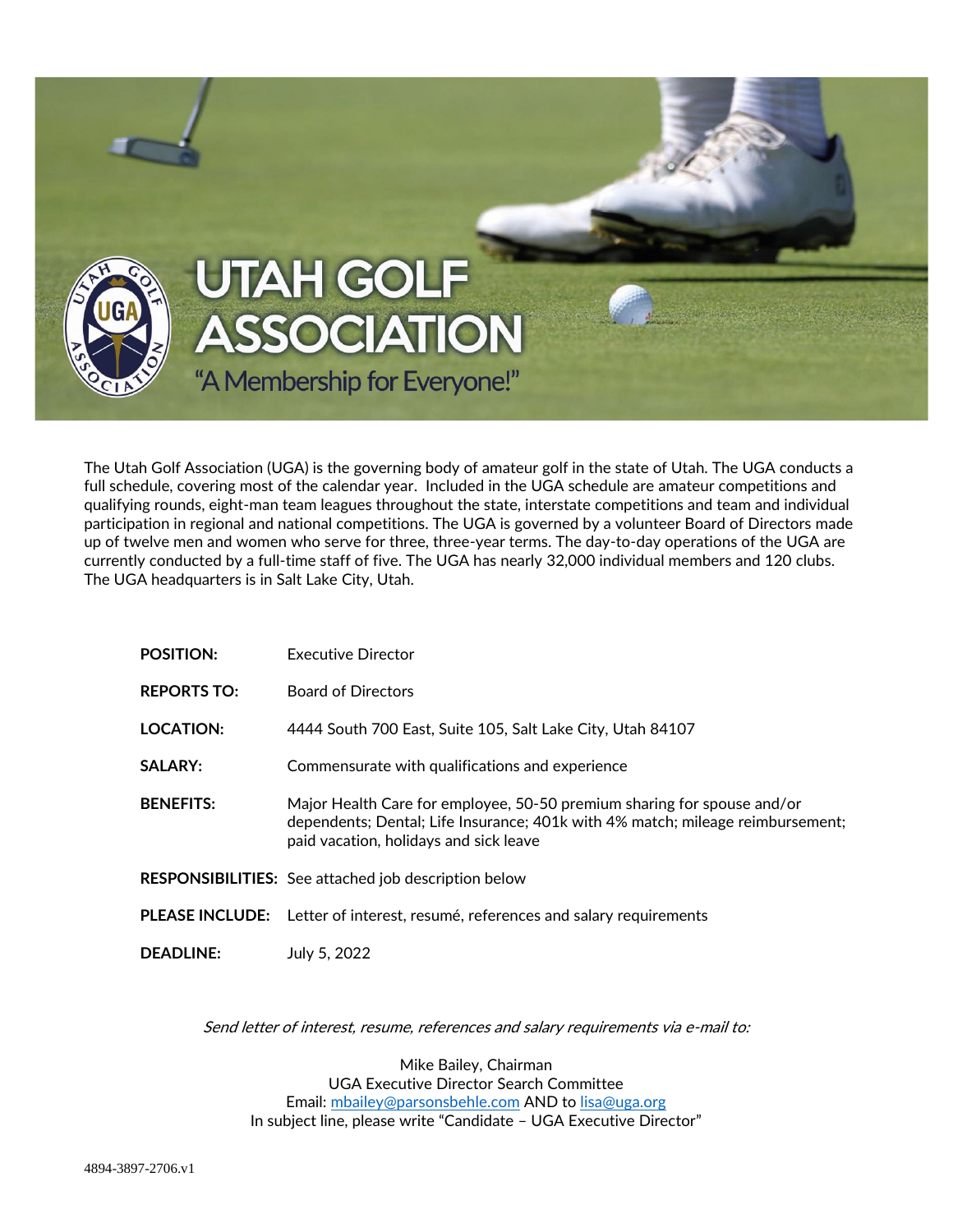## **Executive Director**

## **Overall Job Mission**

The Executive Director is responsible for leading the UGA and advancing its vision, strategic initiatives and priorities. The Executive Director serves as the visible public face of the UGA, is a key influencer both regionally and nationally within the industry and cultivates collaboration among allied associations to promote the game of golf in the Utah community. The Executive Director will manage all UGA business activities and programs in accordance with UGA objectives.

## **Primary Job Responsibilities**

- Implements the mission and vision of the organization, setting initiatives and goals through effective team leadership.
- Oversees all operations and budget to ensure fiscal responsibility and sustainable resources.
- Hires, builds, develops and retains high-performing talent; continually evaluates/re-configures organizational structure as needed.
- Ensures implementation of USGA contractual obligations through the AGA Collaboration Agreement for delivering USGA core products and services.
- Collaborates with allied organizations and stakeholders to provide leadership that strengthens golf in Utah; provides leadership to Golf Alliance for Utah.
- Keeps up to date on industry trends to seek and identify opportunities for growth and expansion of programs and services.
- Ensures the UGA continues to develop innovative offerings to facilities, clubs and individual golfers.
- Works with Board of Directors to develop/strengthen governance structure and serve as primary communicator.
- Establishes/reviews all UGA internal policies/procedures and makes revisions where necessary to keep current and compliant.
- Accountable for all brand development and marketing strategies.
- Authorizes contractual and other organizational commitments on behalf of the UGA; serves as primary decision-maker for all vendors/accounts/sponsorships.
- Provides assistance and serves as a liaison to the Utah Golf Foundation, which is a 501 (c) (3).
- Oversees full-time staff of 5 in addition to 4 P.J. Boatwright interns.
- Serves as "Chief Relationship Builder" with external stakeholders as well as other key industry partners, including media and local business owners; acts as key spokesperson for the UGA.
- Participates in industry functions to elevate the visibility of the UGA nationally and regionally.
- Schedules and manages all the UGA Board, Executive Committee and committee meetings.
- Accountable for organization's image, activities and overall performance.
- This position requires residence in Northern Utah and is not remote.

## **Qualifications & Experience**

• Extensive experience in the golf industry or amateur golf administration; good knowledge of the game of golf and the relationships within the industry.